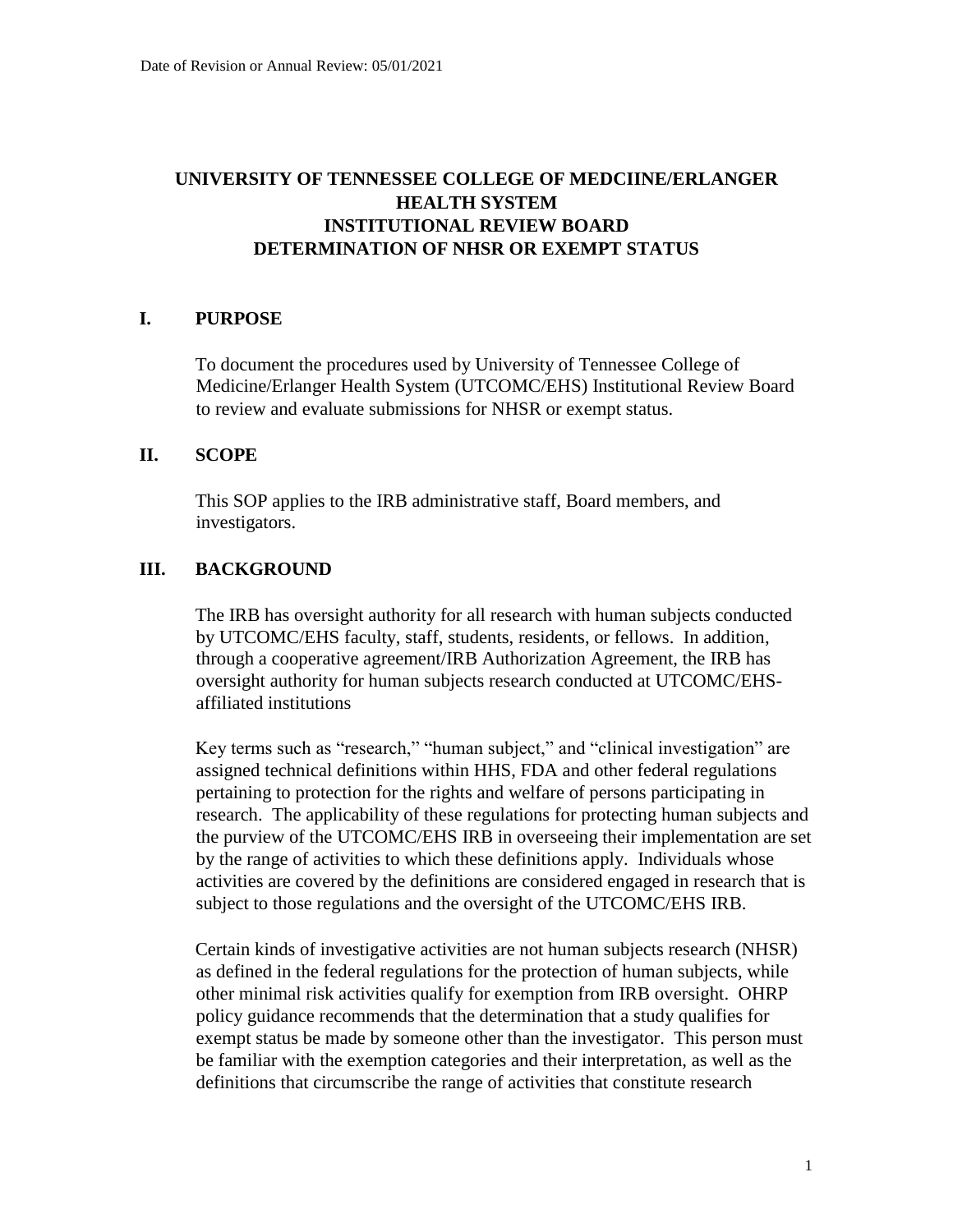involving human subjects under the regulations. Under UTCOMC/EHS IRB policy, determination of whether a study qualifies for NHSR or exempt status must be made by the IRB Chair or designee.

This determination is made through submission and review of the Form J Application in IRBNet. Once a study has been determined to qualify for NHSR or exempt status, no further oversight of the IRB is normally necessary. However, if revisions are made to a study originally approved for NHSR or exempt status, the IRB must determine that the study remains eligible for NHSR or exempt status.

### **In Accordance With:**

45 CFR 46.101(a)-(b) and 102(d) & (f).

21 CFR 50.1; 21 CFR 50.3(a), (c), (g), & (j); 21 CFR 56.101; 21 CFR 56.102(c), (e), & (l); 21 CFR 56.104(c)-(d); and 21 CFR 812.3(p)

Exempt Research and Research that May Undergo Expedited Review http://www.hhs.gov/ohrp/policy/hsdc95-02.html

Exempt Research Determination FAQs http://www.hhs.gov/ohrp/regulations-and-policy/guidance/faq/exemptresearchdetermination/

Exempt Research: Exemptions for Public Benefit and Service Programs (OPRR Guidance) http://www.hhs.gov/ohrp/policy/exmpt-pb.html (see Federal Register, Vol. 48, pp. 9266-9270, March 4, 1983)

OHRP – Guidance on Research Involving Coded Private Information or Biological Specimens http://www.hhs.gov/ohrp/policy/cdebiol.html

FDA - Guidance on Informed Consent for *In Vitro* Diagnostic Device Studies Using Leftover Human Specimens that are Not Individually Identifiable http://www.fda.gov/downloads/MedicalDevices/DeviceRegulationandGuidance/G uidanceDocuments/ucm071265.pdf

*Compliance with this policy also requires compliance with state or local laws or regulations that provide additional protections for human subjects.*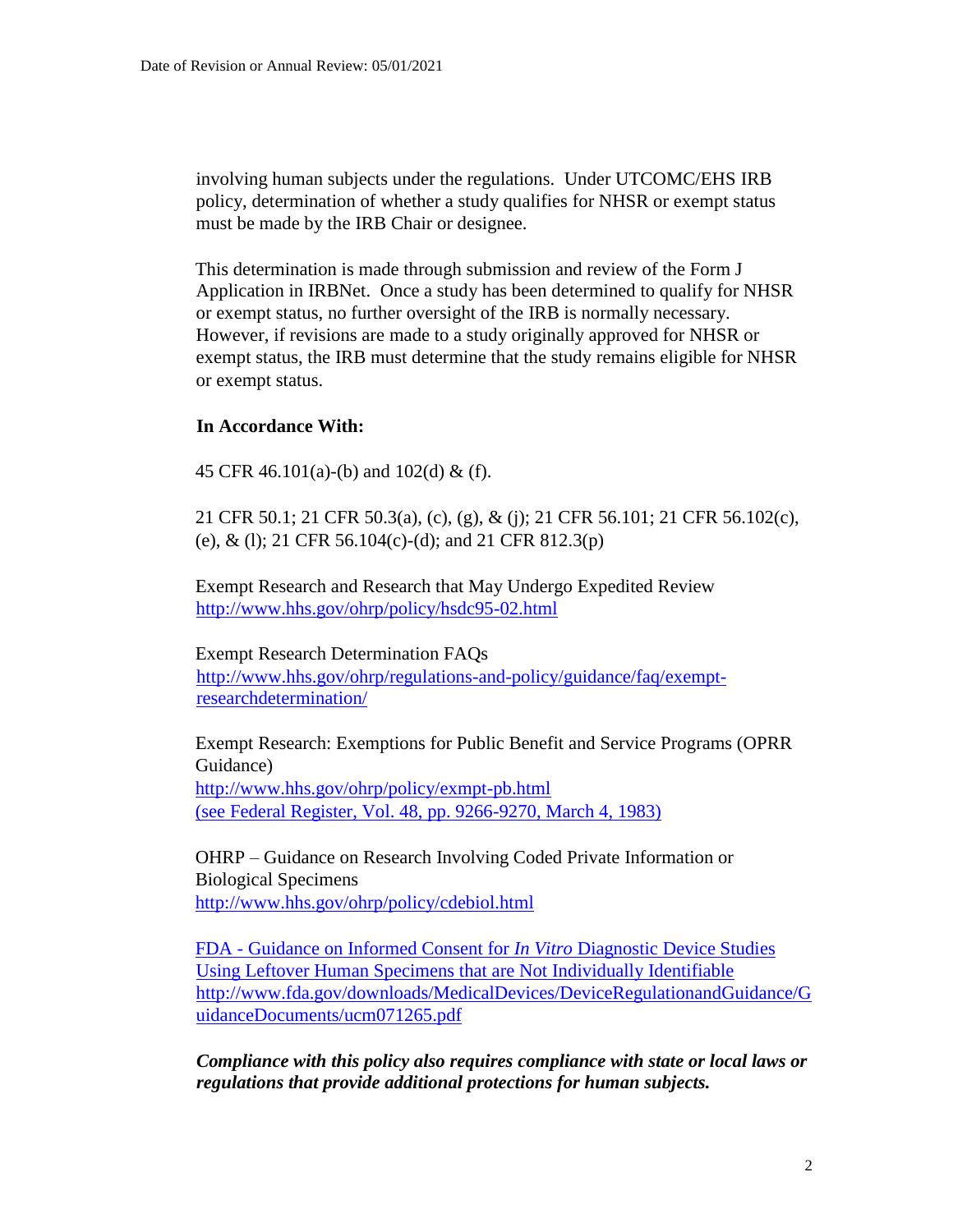## **IV. DEFINITIONS**

**Clinical investigation** means any experiment that involves a test article and one or more human subjects, and that either must meet the requirements for prior submission to the Food and Drug Administration under section 505 (i) or 520  $(g)$ of the Federal Food, Drug and Cosmetic Act, or need not meet the requirements for prior submission to the FDA under these sections of the Federal Food, Drug and Cosmetic Act, but the results of which are intended to be later submitted to, or held for inspection by the FDA as a part of an application for a research or marketing permit. The terms research, clinical research, clinical study, study, and clinical investigation are synonymous for purposes of FDA regulation.

**Existing data** means data that are already in existence at the time when the IRB application is submitted for initial review.

**Generalizable knowledge:** A systematic investigation is typically designed to develop or contribute to generalizable knowledge when the following conditions are satisfied:

- 1. The information generated increases an established body of knowledge or enhances an established theoretical framework;
- 2. The results are expected to apply to a larger population beyond the site of data collection or the group studied; and
- 3. The project is intended to yield the results that can be replicated in other settings using the same research design.

#### **Human subject** means:

- 1. Under HHS regulations, a living individual about whom an investigator (whether professional or student) conducting research obtains:
	- a. data through intervention or interaction with the individual; or
	- b. identifiable private information.

[An exception to this definition was made under federal law when a new provision of the **Newborn Screening Saves Lives Reauthorization Act of 2014** went into effect on March 18, 2015. This provision requires that research using newborn dried blood spots collected on or after March 18, 2015 be considered research on human subjects regardless of whether the specimens are identifiable. The law requires that HHS revise the definition of "human subject" at 45 CFR 46.102(f) to account for this exception. The law also prohibits IRBs from waiving consent for research on newborn dried blood spots.]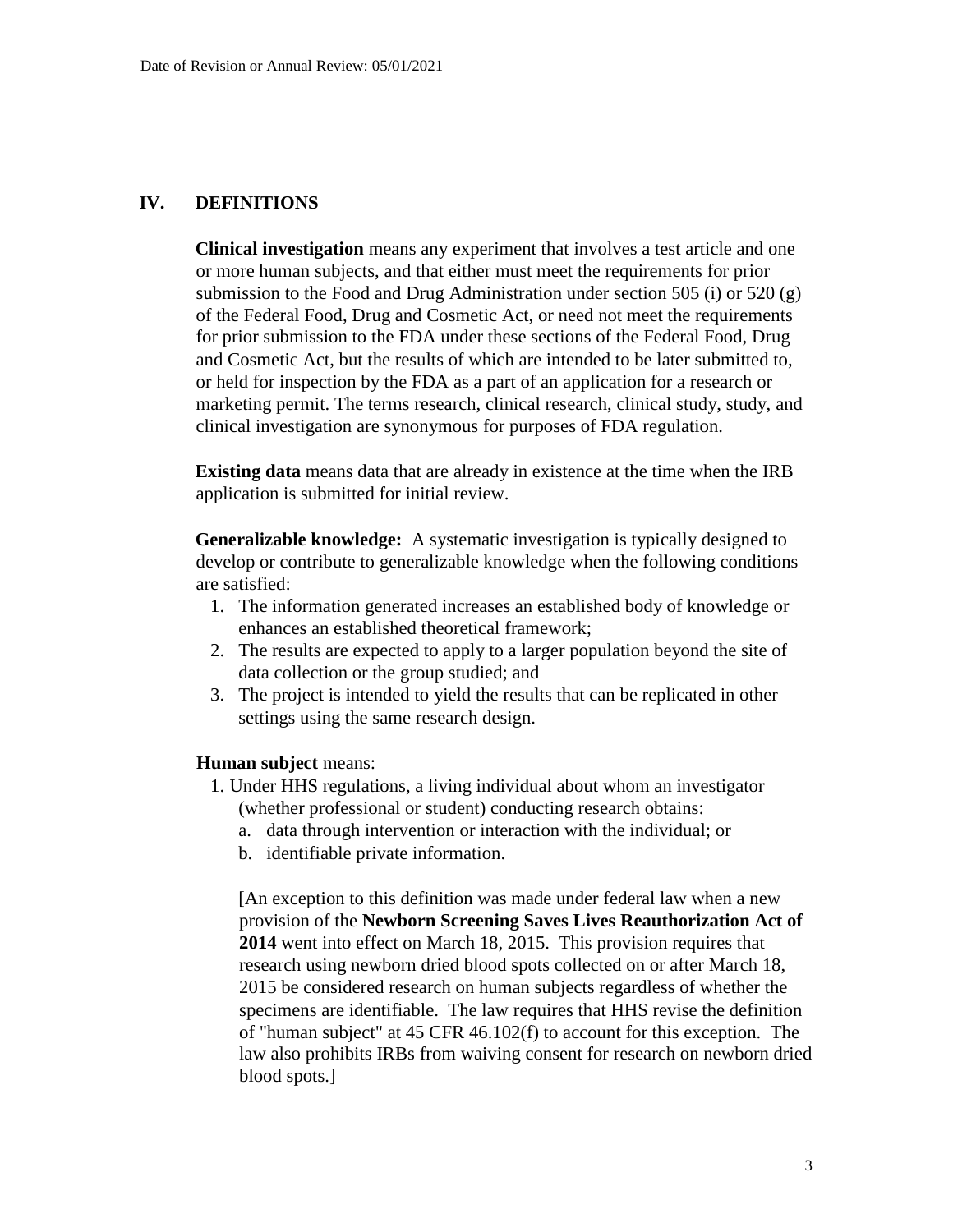# **OR**

2. Under the FDA regulations, an individual who is or becomes a participant in research, either as a recipient of the test article or as a control. For research involving medical devices, a human subject is also an individual on whose specimen an investigational device is used. A subject might be either a healthy individual or a patient. When an in vitro diagnostic medical device is being tested, both identifiable and non-identifiable tissue specimens are considered human subjects.

**Identifiable** means that the identity of the subject is or may readily be ascertained directly, or indirectly through coding systems, by the investigator(s) or any other individuals associated with the investigation, including the sponsor of the study.

**Interaction** includes communication or interpersonal contact between investigator and subject.

**Intervention** includes both physical procedures by which data are gathered (for example, venipuncture) and manipulations of the subject or the subject's environment that are performed for research purposes.

**Minimal risk** means that the probability and magnitude of harm or discomfort anticipated in the research are not greater in and of themselves than those encountered in daily life or during the performance of routine physical or psychological examinations or tests.

**Private information** includes information about behavior that occurs in a context in which an individual can reasonably expect that no observation or recording is taking place, and information which has been provided for specific purposes by an individual and which the individual can reasonably expect will not be made public (for example, a medical record). Private information must be individually identifiable in order for obtaining the information to constitute research involving human subjects.

**Research** means a systematic investigation, including research development, testing, and evaluation, that is designed to develop or contribute to generalizable knowledge. Activities that satisfy this definition constitute research for purposes of this policy, whether or not they are conducted or supported under a program, which is considered research for other purposes. For example, some demonstration and service programs may include research activities.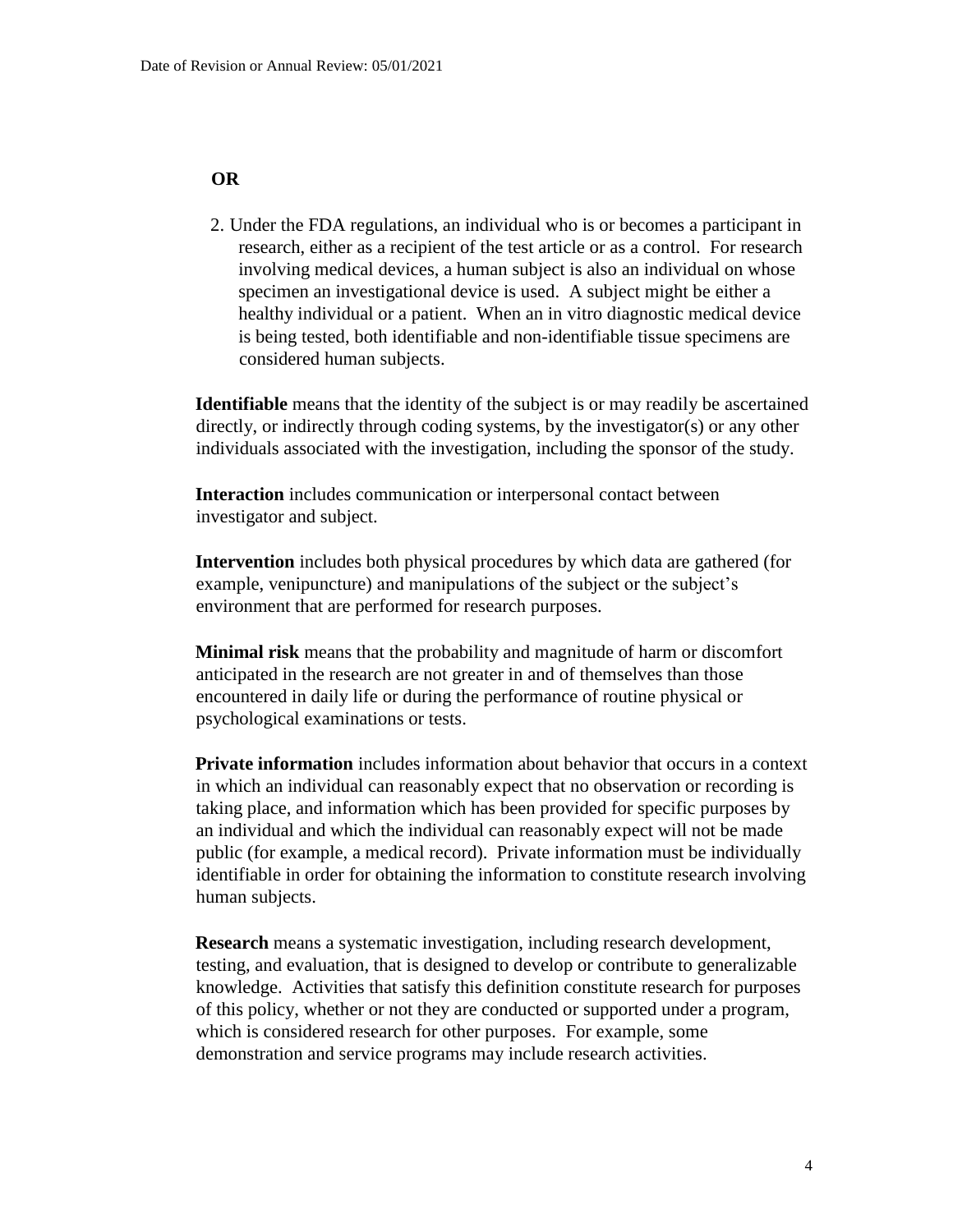**Research involving human subjects** means a project that meets the definition of research **and** human subjects as defined in this policy.

**Retrospective medical record review** means a review of data in the medical record where all data to be reviewed are already in existence at the time when the IRB application is submitted for initial review.

A **systematic investigation** typically includes the following elements:

- 1. An attempt is being made to answer a specific question (in some cases, this would involve formulation of a hypothesis);
- 2. Data or information is collected in an organized and consistent way using a recognized method;
- 3. Data or information is analyzed in some way, involving recognized quantitative or qualitative data analysis methods; and
- 4. Conclusions are drawn from the results of the analysis.

**Test article** means any drug (including a biological product for human use), medical device for human use, human food additive, color additive, electronic product, or any other article subject to FDA regulation.

# **V. PROCEDURES**

- 1. The UTCOMC/EHS IRB uses the following criteria to determine that a project constitutes human subjects research and that individuals are engaged in research that falls under the purview of the IRB:
	- a. The project involves "research" and "human subjects" as those terms and their key components are defined in HHS regulations at 45 CFR 46.102(d) and (f), and section IV of this SOP

(NOTE: An exception to the "human subject" definition was made under federal law when a new provision of the **Newborn Screening Saves Lives Reauthorization Act of 2014** went into effect on March 18, 2015. This provision requires that research using newborn dried blood spots collected on or after March 18, 2015 be considered research on human subjects regardless of whether the specimens are identifiable. The law requires that HHS revise the definition of "human subject" at 45 CFR 46.102(f) to account for this exception. The law also prohibits IRBs from waiving consent for research on newborn dried blood spots.);

# **OR**

b. The project constitutes a "clinical investigation" and involves "human subjects" as defined in FDA regulations at 21 CFR 56.102(c) and (e), or involves "subjects" as defined in FDA regulations at 21 CFR 812.3(p).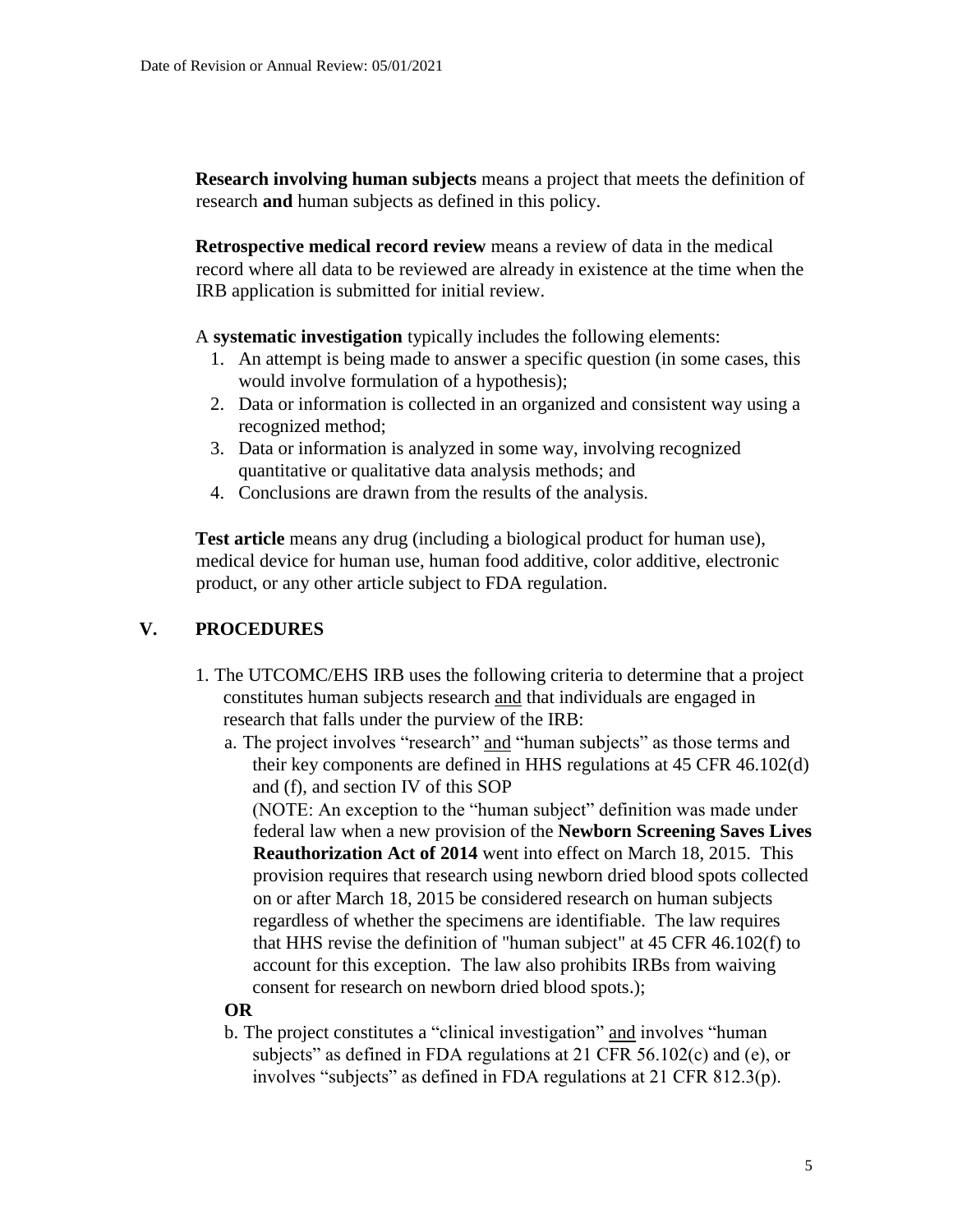- 2. Projects qualify for NHSR status and the absence of further IRB oversight if one of the following conditions is satisfied:
	- a. The study does not constitute "research" as defined at 45 CFR 46.102(d), either because it is not a "systematic investigation" (e.g., a case study) or does not involve an attempt to produce "generalizable knowledge" [e.g., an internal hospital quality assurance (QA) activity]. See the definitions above. See also SOP: UTCOMC/EHS IRB Case Studies/Reports.
	- b. The research does not involve "human subjects" as defined at 45 CFR 46.102(f). See the definition above. See also SOP: UTCOMC/EHS IRB Use of Anonymized Human Cell Lines, and SOP: UTCOMC/EHS IRB NHSR Status for the Use of Selected De-identified Specimen and Data Repositories.
- 3. Unless otherwise required by Department or agency heads, research activities in which the only involvement of human subjects will be in one or more of the following categories will be assigned the status of exempt from further oversight by the UTCOMC/EHS IRB, provided that none of these research activities involve the use of prisoners **and** provided that the research in categories (a)(e) is not regulated by the FDA (Federal Drug Administration):
	- a. Research conducted in established or commonly accepted educational settings, involving normal educational practices, such as (i) research on regular and special education instructional strategies, or (ii) research on the effectiveness of or the comparison among instructional techniques, curricular, or classroom management methods.
	- b. Research involving the use of educational tests (cognitive, diagnostic, aptitude, achievement), survey procedures, interview procedures or observation of public behavior, **unless**:
		- i. information obtained is recorded in such a manner that human subjects can be identified, directly or through identifiers linked to the subjects;

### **AND**

ii. any disclosure of the human subjects' responses outside the research could reasonably place the subjects at risk of civil or criminal liability, or be damaging to the subjects' financial standing, employability or reputation.

(NOTE: The exemption at §46.101(b)(2) regarding educational tests is applicable to children. However, the exemption at §46.101(b)(2) for research involving survey or interview procedures or observations of public behavior does not apply to research involving children, except for research involving observation of public behavior when the investigator(s) do not participate in the activities being observed.)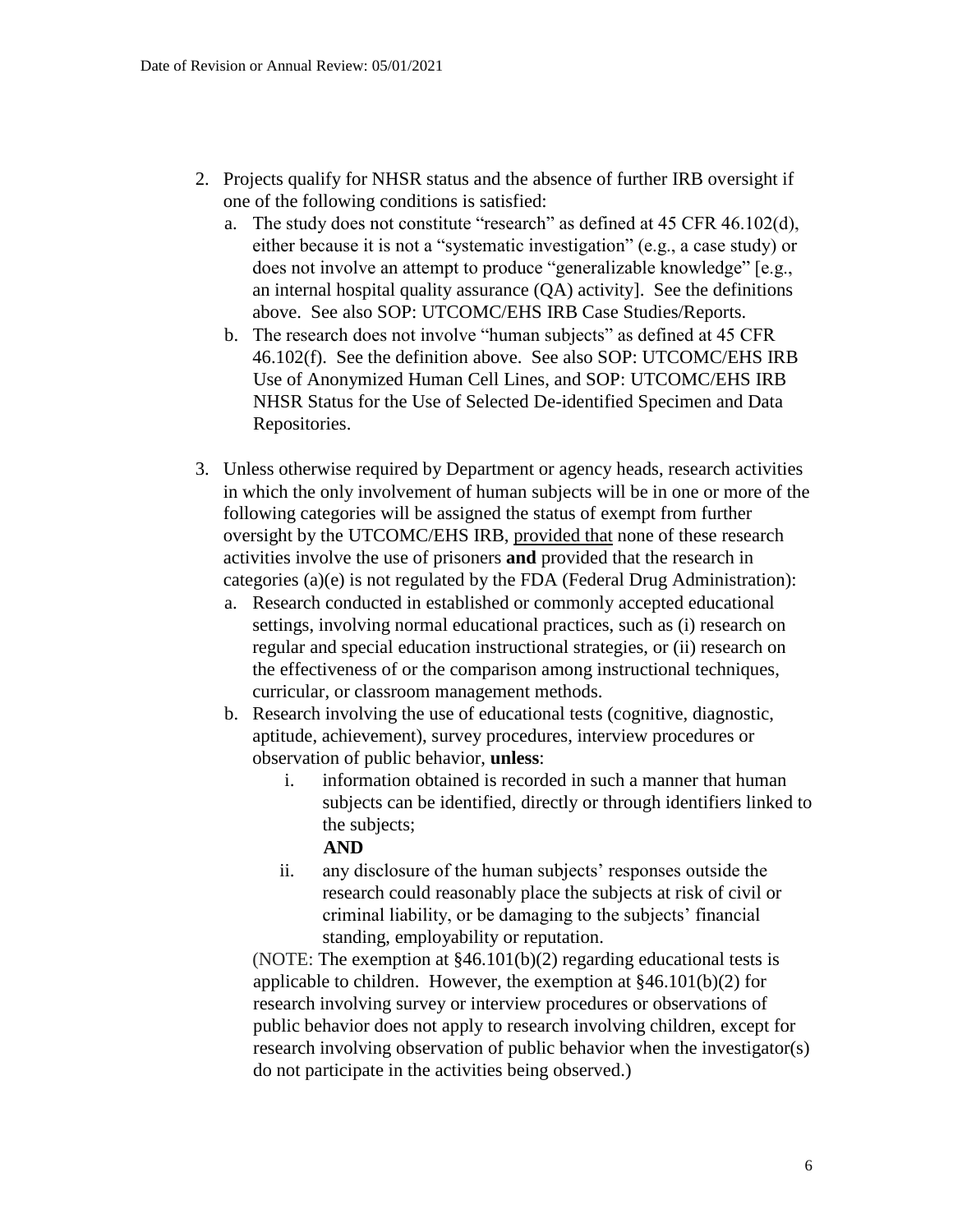- c. Research involving the use of educational tests (cognitive, diagnostic, aptitude, achievement), survey procedures, interview procedures or observation of public behavior, that is not exempt under (b) if:
	- i. the human subjects are elected or appointed public officials or candidates for public office; **or**
	- ii. federal statute(s) require(s) without exception that the confidentiality of the personally identifiable information will be maintained throughout the research and thereafter.
- d. Research involving the collection or study of existing data, documents, records, pathological specimens, or diagnostic specimens if these sources are publicly available, **OR** if the information is recorded by the investigator in such a manner that subjects cannot be identified, directly or through identifiers linked to the subjects.
	- i. This exemption includes retrospective medical record reviews. If a retrospective medical record review is being conducted, the investigator must identify in the application the beginning and ending dates of the data to be reviewed, and may not review any data outside the dates identified in the approved application. In addition, for each subject whose information is abstracted from the medical record, the inclusive dates of the period during which the data was entered into the medical record must be recorded in the research record.
- e. Research and demonstration projects, which are conducted by or subject to the approval of the department or agency heads, and which are designed to study, evaluate, or otherwise examine:
	- i. public benefit or service programs;
	- ii. procedures for obtaining benefits or services under those programs;
	- iii. possible changes in or alternatives to those programs or procedures; **or**
	- iv. possible changes in methods or levels of payment for benefits or services under those programs.

OHRP guidance provides the additional following criteria:

- i. The program under study must deliver a public benefit (e.g., financial or medical benefits as provided under the Social Security Act) or service (e.g., social, supportive, or nutrition services as provided under the Older American Act);
- ii. The research is conducted pursuant to specific federal statutory authority;
- iii. There is no statutory requirement that an IRB or EC review the research; **and**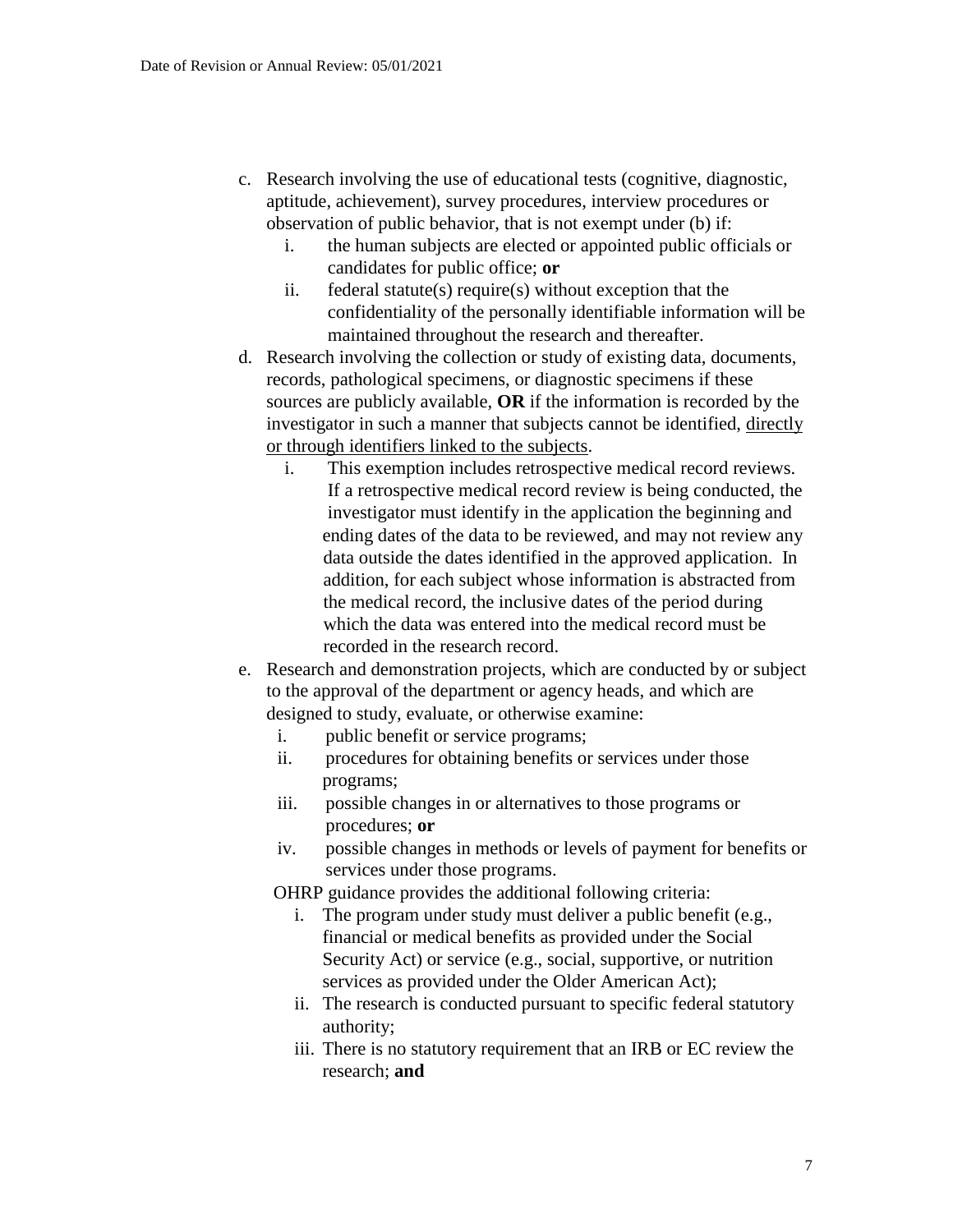- iv. The research does not involve significant physical invasions or intrusions upon the privacy or participants.
- f. Taste and food quality evaluation and consumer acceptance studies, (i) if wholesome foods without additives are consumed or (ii) if a food is consumed that contains a food ingredient at or below the level and for a use found to be safe, or agricultural chemical or environmental contaminant at or below the level found to be safe, by the Food and Drug Administration or approved by the Environmental Protection Agency or the Food Safety and Inspection Service of the U.S. Department of Agriculture.
- 4. None of the exemptions for DHHS-regulated research listed at 45 CFR 46.101(b) apply to FDA-regulated research, except for exemption (6) involving taste and food quality evaluation and consumer acceptance studies. None of the exemptions for FDA-regulated research listed at 21 CFR 56.104 apply to DHHS regulated research, except for the exemption for taste and food quality evaluation and consumer acceptance studies listed at 21 CFR 56.104(d).
- 5. An investigator requesting determination of NHSR or exempt status for a project from the UTCOMC/EHS IRB must submit a Form J Application via IRBNet with the appropriate signatures and with the appropriate attachments, such as protocol, survey, etc.
- 6. Upon receipt of an application for determination of NHSR or exempt status, the following procedures will be utilized:
	- a. The IRB Administrator or designee will assign an IRB number to the application.
	- b. The Form J application is reviewed by the IRB Administrator to determine whether the application qualifies for NHSR or exempt status.
	- c. If the study may qualify for NHSR the IRB Administrator issues a letter to the investigator. If the study is determined to qualify for exempt status, the Chair or designee is assigned the responsibility for reviewing the application.
	- d. The assigned reviewer will review the application and consent documents according to applicable ethical principles, federal regulations and local IRB policies, and will complete the reviewer's form.
	- e. The following criteria will be used by the reviewer to determine whether the research that meets exempt status requirements also meets the ethical human subjects research standards of UTCOMC/EHS:
		- i. The research involves no more than minimal risk to participants.
		- ii. If participants are enrolled, selection is equitable.